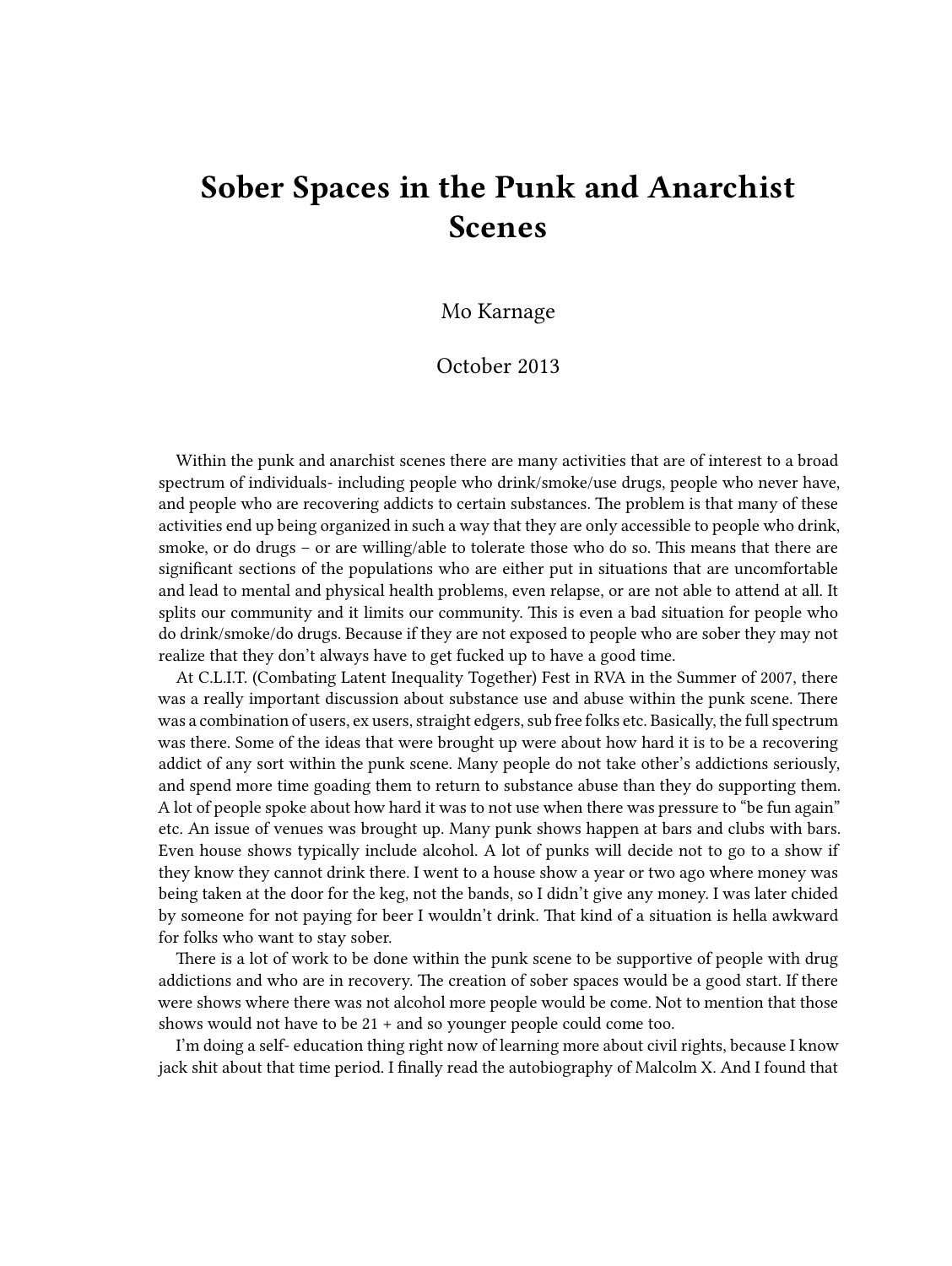while some parts really frustrated or confused me, other parts made perfect sense. For instance, there were some things that seemed relevant to the straight edge idea- because Malcolm X dealt with substance abuse issues and then stopped using after joining the Nation of Islam.

Here are some Quotes from Malcolm X that particularly struck me:

"One day, I remember, a dirty glass of water was on a counter and Mr. Muhammad put a clean glass of water beside it. 'You want to know how to spread my teachings?' he said, and he pointed to the glasses of water. 'Don't condemn if you see a person has a dirty glass of water,' he said, 'just show them the clean glass of water that you have. When they inspect it, you won't have to say that yours is better.'" ( The Autobiography of Malcolm X 209)

I know I have been guilty of being on the condemning side more often that I ought to have. And while probably none of use will be able to always set a good example and have that be enough (because the temptation to rag on others is too strong), it is a really good idea to keep in mind. Being all righteous does not make people want to be like you, it makes them more likely to rebel just to spite you. Straight Edge people in general could benefit from more leading by example. Be a fun, active, kind person, and others might start asking you about quitting and moving on. If they can see that being edge does not make you an asshole they might be more tempted to join in. And this certainly applies to more things than sobriety. Anarchists and organizers in general can gain a lot of positive energy out of creating new realities and better solutions- not just criticizing the dominant structures.

Another quote:

"I knew that our strict moral code and discipline was what repelled them most. I fired at this point, at the reason for our code. 'The white man wants black men to stay immoral, unclean and ignorant. As long as we stay in these conditions we will keep on begging him and he will control us. We never can win freedom and justice and equality until we are doing something for ourselves!'" (The Autobiography of Malcolm X 225).

This for me is another strong reason why sobriety and anarchism go so well together. The idea that inebriation is a form of oppression has been brought up in other contexts too, but I still don't think it is ever brought up enough or taken seriously enough. I don't know the best way to approach this position- how do you talk to someone about the way that their inebriation contributes to their oppression. It can easily come out sounding so conspiracy theory-ish that people reject it offhand. For many radical anarchist type people, the idea of discipline is not well received.

But self serving discipline is a good thing. Being able to control oneself to one's benefit is great. Being able to wake up when you want to, exercise, eat well, stay healthy, and not over imbibe are all positive ways of being. The easiest point to strike with anarchists and radicals is how as consumers of certain products they are supporting corporations and practices that they otherwise do not support. People who won't drink soda but buy cigarettes- or drink beer but refuse to own a car. No one is perfect, and no one should be the hypocrisy cop, because they would first have to arrest themselves, but there are some very blatant ways that people's substance use and abuse hurts them and is not consistent with everything else they stand for.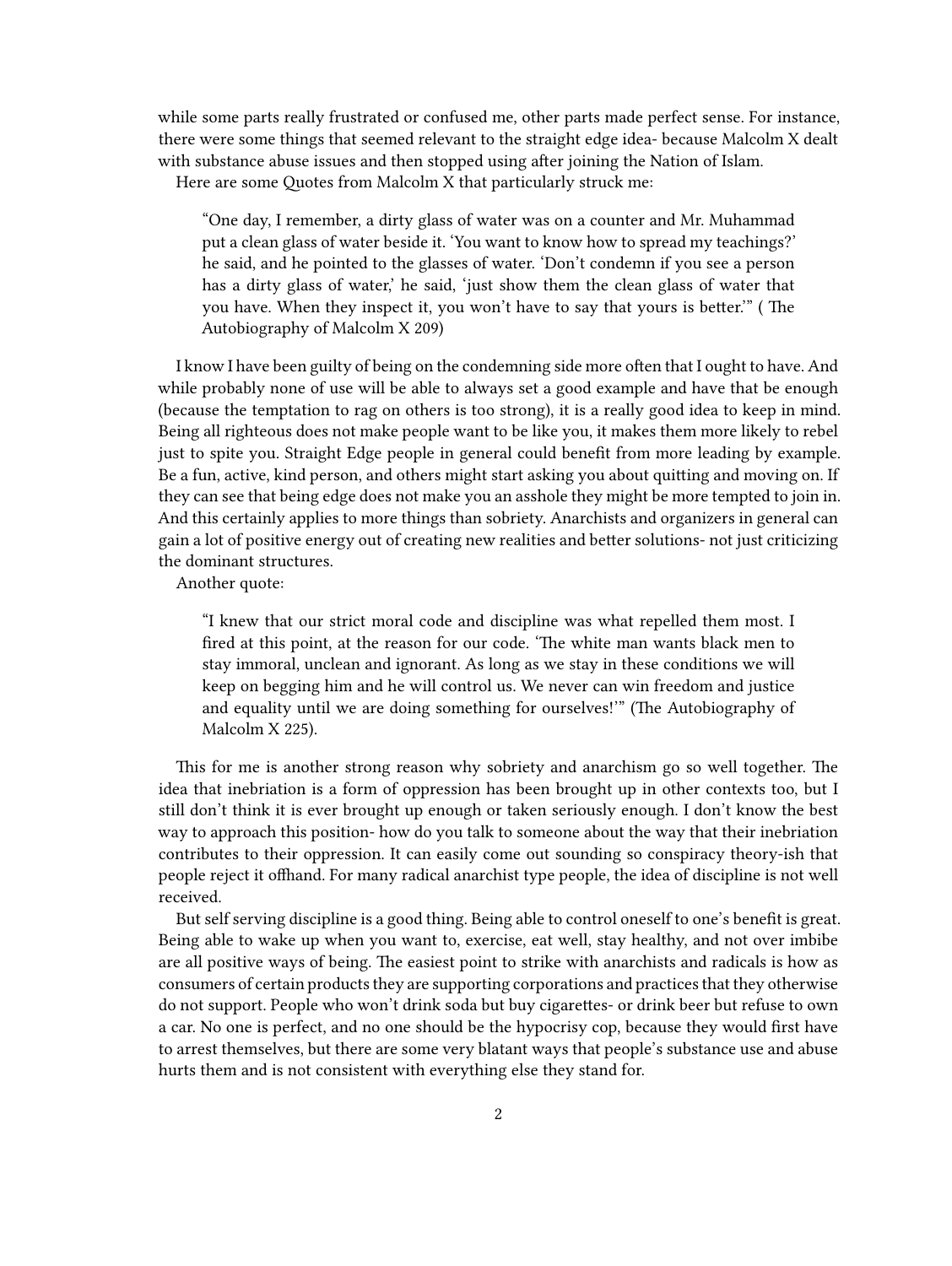Drug abuse hurts our communities, hurts ourselves, and makes us weaker. We need to develop healthier ways of escape. Maybe even more permanent escape…like a better community, neighborhood, town, world?

Another group that I think confronts substance abuse in important ways are the Zapatistas in Chiapas Mexico. They have long had a policy, which is reflected in individual communities of a prohibition on drugs and alcohol. There are multiple reasons for this- the harm caused in their communities from alcohol (ie drunk and irresponsible men not taking care of their families, domestic abuse etc.). Also, if there are illegal drugs being grown, consumed, or trafficked through their regions that is just the excuse the government needs to severely crack down on the Zapatistas. Being intoxicated on any level greatly reduces the alertness of community members who may need to be ready for an attack at any time. I think that the Zapatistas set a good example along these lines of why a revolutionary or even just revolting group ought to not engage in the consumption of drugs or alcohol. There is too much to lose.

There are issues of patriarchy, child abuse, domestic abuse, rape culture, etc. that also stem or are exacerbated by drugs and alcohol and drug and alcohol culture. There are studies and essays and even songs about these correlations. And many valid reasons why drugs and alcohol contribute to making our communities less safe, and less inclusive than they could be and we deserve better.

There are some places where only sober folks go, however the reality of it is that sober people want to be able to hang out with people who sometimes use as well. Typically the sober-only population is pretty small. It would be cool if there could be some compromises by everyone so they could all hang out comfortably sometimes. This will probably look differently in different communities. But it needs to be addressed everywhere.

One thing that I really appreciate is when people go out of their way to check with me about whether or not it is ok for them to drink beer around me, smoke pot or a cigarette in a certain space or whatever. My friend Johno does that when I'm hanging out with him in New Orleans and I really appreciate it. Asking people if it is ok for you to drink or smoke or blow some coke or eat meat or take your shirt off or kiss them etc. are all ways that we can make others more comfortable and show our respect for them. Because using consent to build healthier relationships has more to it than just sexual consent.

Right now at the Wingnut Anarchist Collective one thing we have been trying is Radical Recovery Support group meetings – a non-AA, non-NA approach to peer support for folks trying to get or stay sober. We also host sober events to make them accessible. But sober folks can't do it alone. There is definitely a real need in the punk and anarchist scenes for non-sober people to step up as allies and attend sober events, host sober events, and take an active role in calling out shitty behavior when it happens. Intoxication is never an excuse.

Here is a list of zines and books I've read that deal with some of these issues that I think are pretty helpful. If you have more or have heard of more please send me links and/or hard copies!

I Shouldn't Have to Explain Why I am Sober – [zinelibrary.infof](https://web.archive.org/web/20140615023627/%5B%5Bhttp://zinelibrary.info/files/sober%20zine%20final.pd)][https://web.archive.org/web/ 20140615023627/[zinelibrary.infof](http://zinelibrary.info/files/sober%20zine%20final.pd)]]

Towards a Less Fucked Up World – [https://www.sproutdistro.com/wp-content/uploads/2014/](https://www.sproutdistro.com/wp-content/uploads/2014/03/towards_a_less_fucked_up_world.pdf) 03/towards a less fucked up world.pdf

Anarchy and Alcohol – [https://ia802707.us.archive.org/20/items/AnarchyAlcohol/anarchy\\_and\\_alcohol-](https://ia802707.us.archive.org/20/items/AnarchyAlcohol/anarchy_and_alcohol-SCREEN.pdf)[SCREEN.pdf](https://ia802707.us.archive.org/20/items/AnarchyAlcohol/anarchy_and_alcohol-SCREEN.pdf)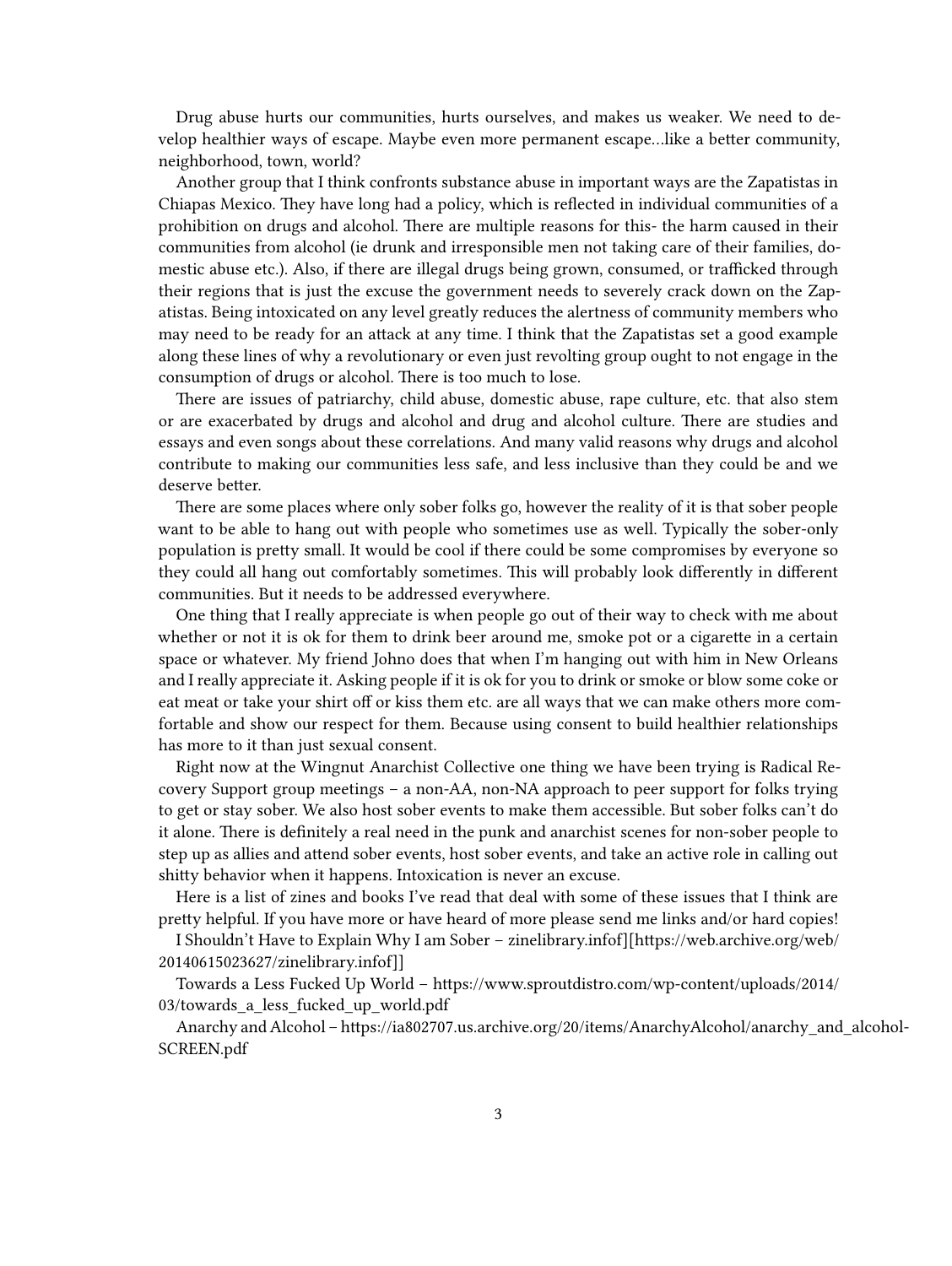Privilege and Radical Sobriety Vs. Straightedge – http://mindovermatterzine.tumblr.com/post/ 7569644528/privilege-and-radical-sobriety-vs-straight-edge